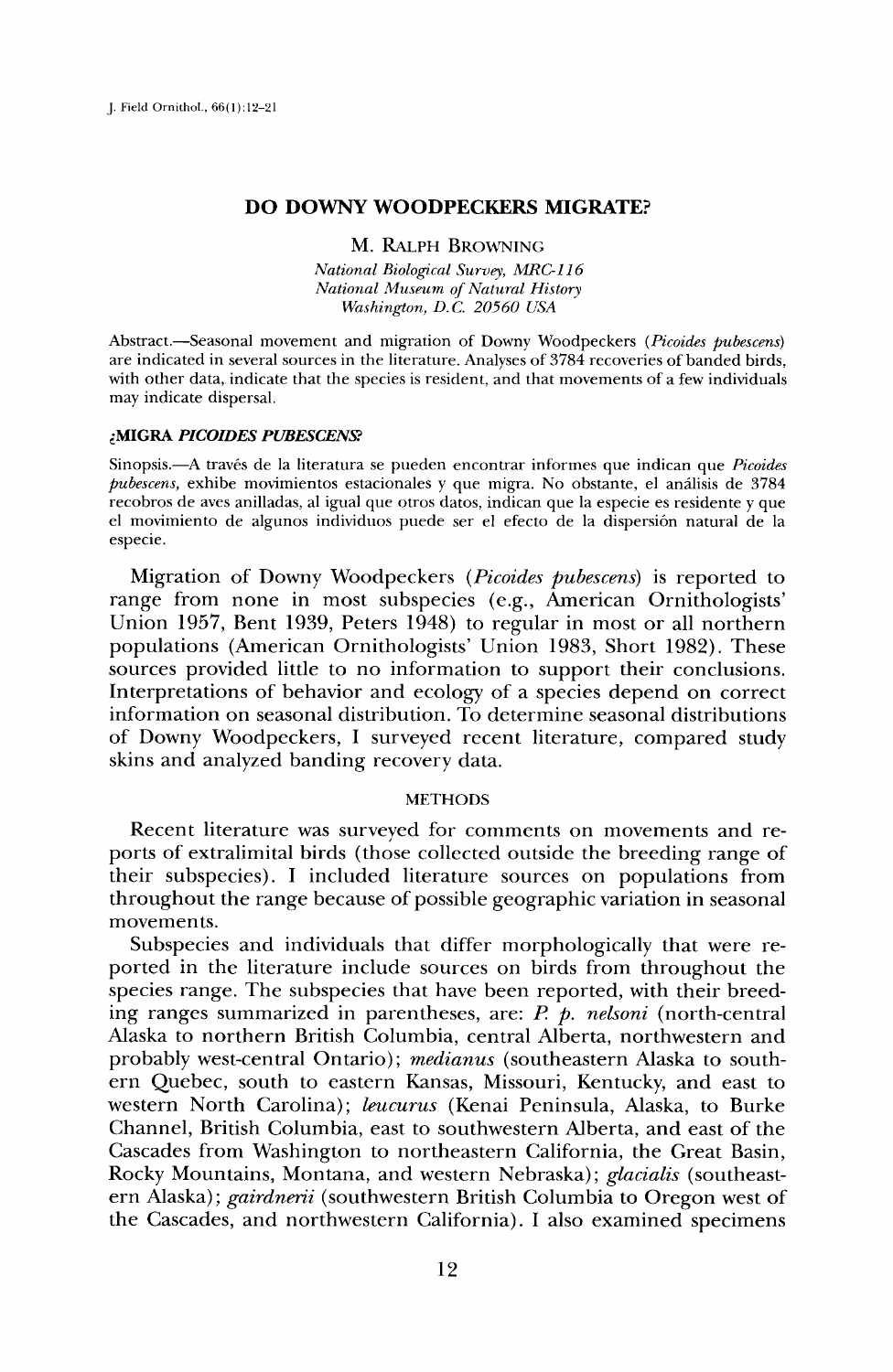**of Downy Woodpeckers in the collections of the National Museum of Natural History and the American Museum of Natural History for possible extralimital subspecies.** 

**I analyzed banding data that for 3784 Downy Woodpeckers recovered at least once each from. 1923 to October 1990. The number of recoveries is 4.2% of 89,512 birds that Clapp et al. (1983) estimated were banded from 1923 through August 1981. About 99% of all recoveries were from north of 45øN and east of the 100øW. I determined distances between locations of banding and recovery (= movements) and cardinal directions of individual recoveries, using the program Mundocart CD (Petroconsultants, Ltd., London). I compared movements between and during summer and winter months, and movements between some other periods.** 

**Downy Woodpeckers breed from May to July in Ontario (Speirs 1985), Vermont (Norse and Fichtel 1985), and the Great Plains (Johnsgard 1979), and from April to June in Illinois (Bohlen 1989) and Kentucky (Mengel 1965). Birds in Ohio begin excavating nests in mid-March and most eggs hatch in May (Peterjohn 1989). Egg dates in North Carolina range from early April to late May (Sprunt and Chamberlain 1970), in New York, from May to June (Bull 1974), early May to mid-July in British Columbia (Campbell et al. 1990), and early May in Oregon (Gabrielson**  and Jewett 1940). Therefore, I chose April to July as the reproductive  $(=$ **summer) period and mid-November to February as the winter period. I used August to mid-November as fall, and March as spring. The term interseasonal refers to movements between adjacent seasons and between breeding and winter periods. Intraseasonal refers to birds banded and recovered during the same season of the same or subsequent year, or**  within 1–2 consective months. As a result of the small number of recov**eries of birds that moved, I included all individuals, regardless of sex or age, and birds banded and recovered in different years. I did not attempt to compare movements of birds from different geographic regions.** 

**Directions of movements are considered "expected" for individuals that moved as in most migratory species, for example, southward from summer to winter. Individuals that moved east or west, regardless of season, were considered to move in an "unexpected" direction. Distances (km) of movements are grouped arbitrarily in five ranges: <32, 33-122, 123-243, 244-365, and >355. Movements of less than 32 km are considered local; direction of these movements were not included in this study. I attempted to verify all recoveries for birds that moved more than 160 km. Verification was not always possible; some records may have involved misread band numbers or other sources of error. There are 21 recoveries of birds that moved over 160 km, and I consider most of these reports accurate.** 

#### **RESULTS**

## **Comments from the Literature**

**Many regional works (e.g., Dinsmore et al. 1984, Green and Janssen 1975, Small 1974) simply reported Downy Woodpeckers as permanent**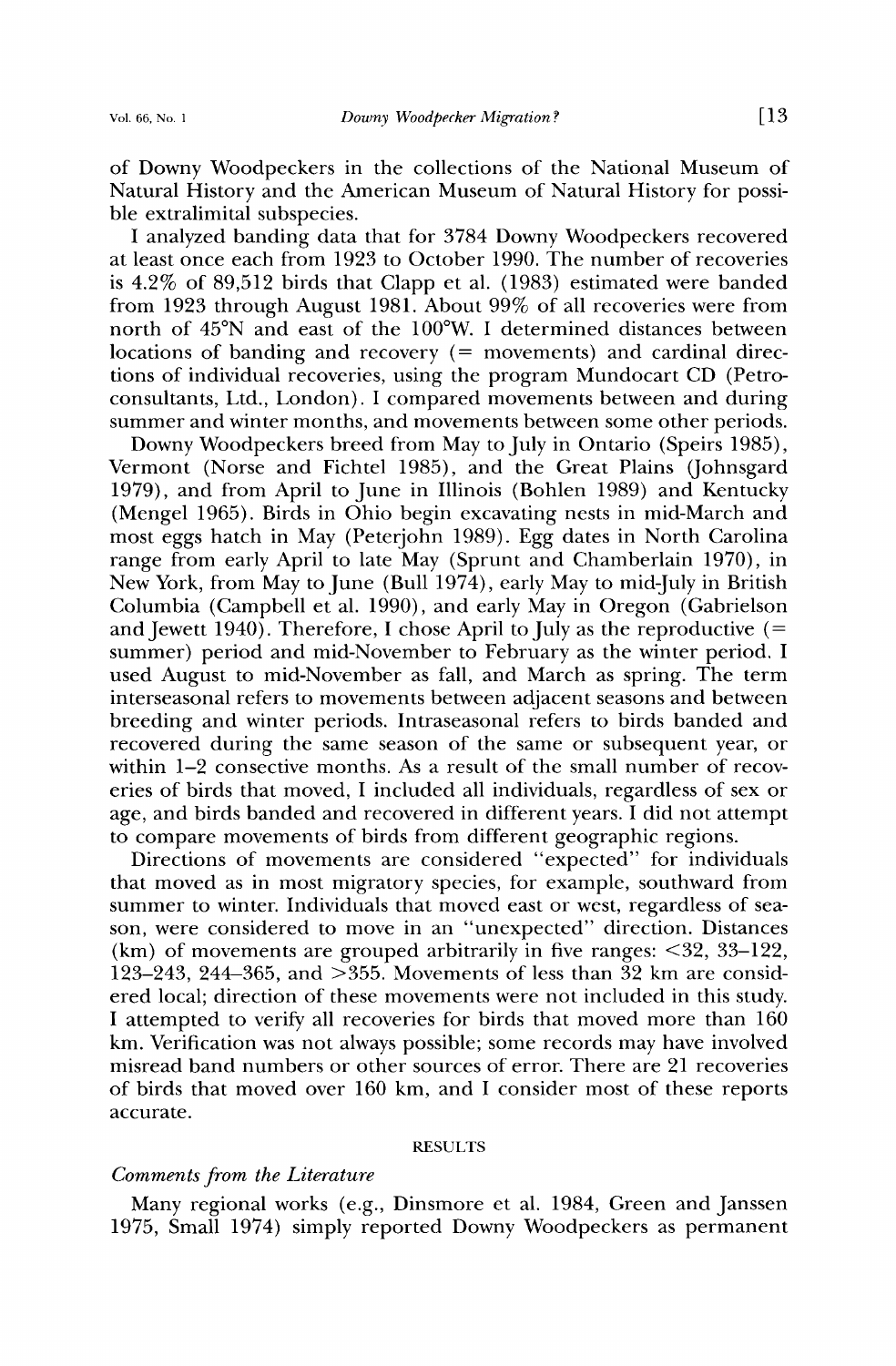**residents. Several sources indicated that the species wanderers (e.g., Peterjohn 1989, Phillips et al. 1964, Salt and Salt 1976). Changes in abundance between summer and winter were reported as possibly indicating migration (e.g, Trautman and Trautman 1968, Wing 1940), and flights of Downy Woodpeckers were referred to as migration (e.g., Norse and Fichtel 1985). Altitudinal movements were mentioned for birds in a few western localities (e.g., Hayward et al. 1976, Littlefield 1990, Verner et al. 1980).** 

**Frequencies of movements of Downy Woodpeckers were characterized by some authors in general terms such as limited (Unitt 1984) and occasional (Hubbard 1978). Movements of birds during fall were reported as occasional flights in Massachusetts (Griscom and Snyder 1955), and as rare and irregular migrants from the "mainland" that augmented local populations at Cape Cod (Hill 1965:204). Bull (1964) mentioned flights in the New York City region, and that the species is a common migrant along the coast (Bull 1974). Yunick (1988:157) concluded that reported movements of Downy Woodpeckers are most likely local, with occasional "irrruptive migratory behavior."** 

**Characterizations of movements of Downy Woodpeckers from the same region did not always agree. In Ontario, Lawrence (1967) reported that 81% of the birds in the southern part of the province migrated, but Speirs (1985) reported that there is only "probable" fall migration, and James (1991) considered the species to be a permanent resident. Bailey and Niedrach (1965) wrote that possibly the majority of summer birds migrated southward and their places were occupied by birds from the north, but Johnsgard (1986) reported the species as a resident in the Rocky Mountain states.** 

**Summer (e.g., American Ornithologists' Union 1957; regional works) and winter (e.g., Bock and Lepthien 1975, Root 1988) ranges of Downy Woodpeckers are similar, but individuals winter outside the breeding range in southeastern Arizona (Davis and Russell 1990), on the Gulf Coast of Texas (Plaza 1978, Rappole and Blacklock 1985) and south to the Rio Grande, New Mexico (Hubbard 1978). The species is resident at localities just north of the central Gulf Coast of Texas (Oberholser 1974) and in most forested mountains of New Mexico (Ligon 1961).** 

## **Extralimital Subspecies**

**Identifications of extralimital subspecies and reports of non-breeding bird that differ morphologically from breeding populations are as follows.** 

East of the Rocky Mountains.-Sutton (1967) believed that some of the **longer-winged specimens from Oklahoma collected in fall and winter were northern birds. The subspecies nelsoni was reported as extralimital in Massachusetts (Griscom and Snyder 1955) and Minnesota (Green and Janssen 1975). Oberholser (1974) identified extralimital specimens of medianus and leucurus from Texas and Sprunt and Chamberlain (1970) reported specimens of medianus from southern South Carolina. Wetmore (1940) identified a specimen from Kentucky as nelsoni, but Mengel**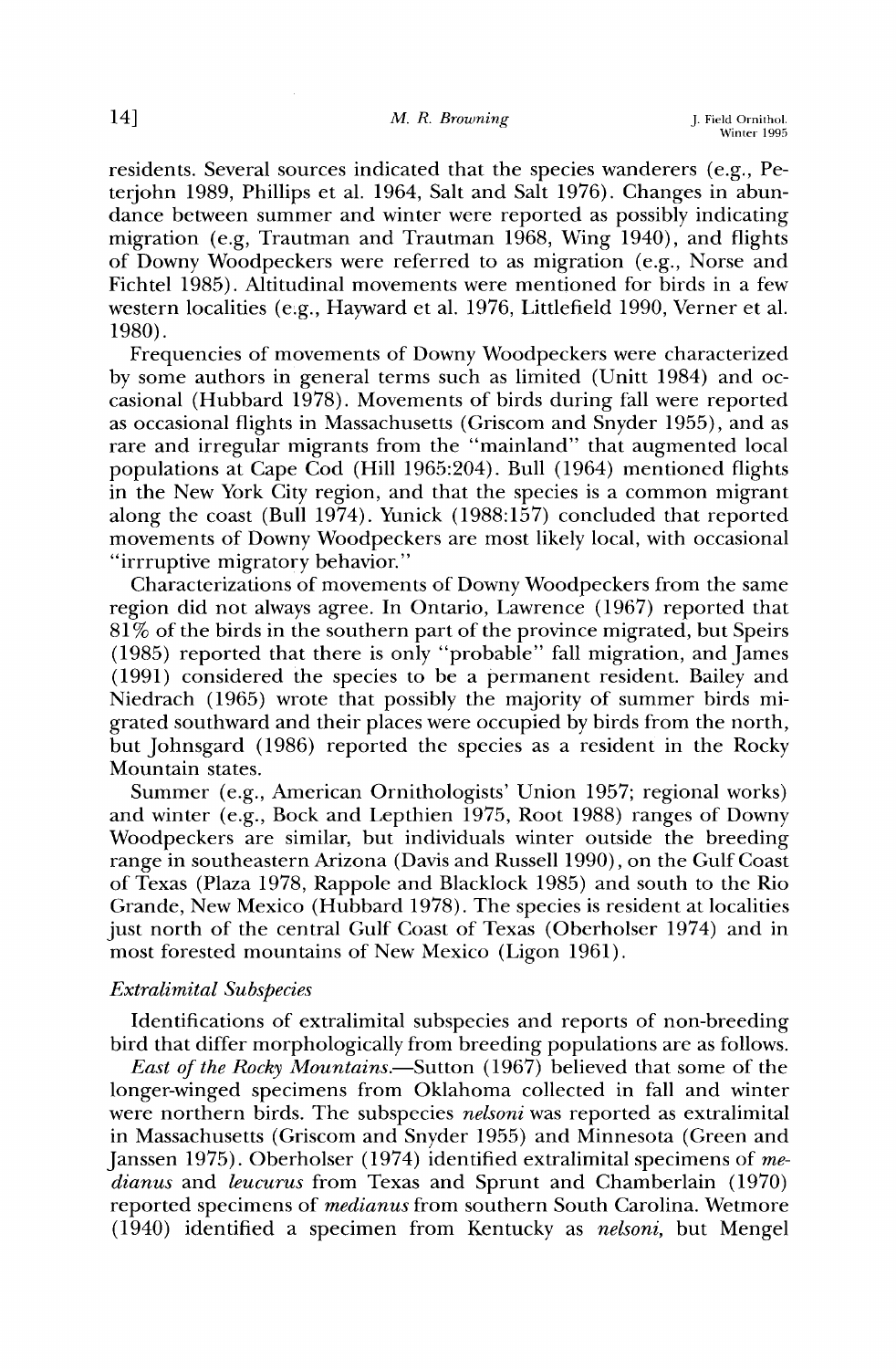|                  |                  |        | <b>Distance</b> |         | Direction             |
|------------------|------------------|--------|-----------------|---------|-----------------------|
| Time             | Age <sup>1</sup> | Sex    | (km)            | Degrees | Expected <sup>2</sup> |
| Summer to winter | HY.              | female | 1080            | 223     | yes                   |
|                  | HY               | P      | 76              | 11      |                       |
|                  | AHY              | female | 214             | 195     | yes                   |
|                  | *AHY             | female | 75              | 180     | yes                   |
|                  | *AHY             | female | 170             | 270     |                       |
| Winter to summer | 5                | female | 79              | 134     |                       |
|                  | Þ                | female | 37              | 360     | yes                   |
|                  | *AHY             | female | 45              | 116     |                       |
|                  | $*$ HY           | female | 583             | 322     | yes                   |
|                  | *?               | female | 37              | 360     | yes                   |
| Summer to fall   | НY               | female | 154             | 147     | yes                   |
|                  | HY               | male   | 152             | 270     |                       |
|                  | <b>AHY</b>       | female | 120             | 61      |                       |
|                  | *AHY             | female | 75              | 180     | yes                   |
| Fall to winter   | <b>AHY</b>       | female | 102             | 248     | yes                   |
|                  | *HY              | female | 133             | 174     | yes                   |
|                  | *AHY             | female | 79              | 225     | yes                   |
|                  | *HY              | ?      | 591             | 204     | yes                   |
|                  | *?               | ς      | 327             | 232     | yes                   |
| Spring to summer | <b>AHY</b>       | female | 236             | 323     | yes                   |

TABLE 1. Interseasonal distances and directions of Downy Woodpeckers that moved  $>32$ **km within 1 yr and between years (\*).** 

<sup>1</sup> AHY = after hatching year;  $HY = \text{hatching year}$ ; ? = unknown.

<sup>2</sup> A migratory bird would be expected to move northward in spring and southward in fall.

**(1965) reidentitled it as medianus, the local subspecies of the state. Many authors identified extralimital speciemens as intermediate between the subspecies leucurus and medianus (e.g., Pettingill and Whitney 1965), and between nelsoni and medianus (e.g., Green and Janssen 1975, Wood 1951).** 

West of the Rocky Mountains.—Munro and Cowan (1947) reported a **specimen of glacialis from Queen Charlotte Island, British Columbia, and I tentatively identify a male and female from Victoria, British Columbia, as leucurus. Jewett et al. (1953) reported a female of nelsoni from Washington and Alcorn (1988) identified a specimen from Nevada as leucurus. In addition, I found a female of gairdnerii from the east slope of the Cascade Mountains at Ft. Klamath, Oregon.** 

#### **Recoveries of Banded Birds**

**Only 0.03% of all recovered birds moved; 97% were recaptured at the same locality. Of those birds that moved, 55% moved up to 32 km, 19% moved 33-122 km, 12% moved 123-243 km, 4% moved 244-365 km, and 9% moved >366 km.** 

Sex and age of moving birds.—Of the sexed birds, females made  $94\%$  of **interseasonal movements (Table 1) and 67% of intraseasonal movements**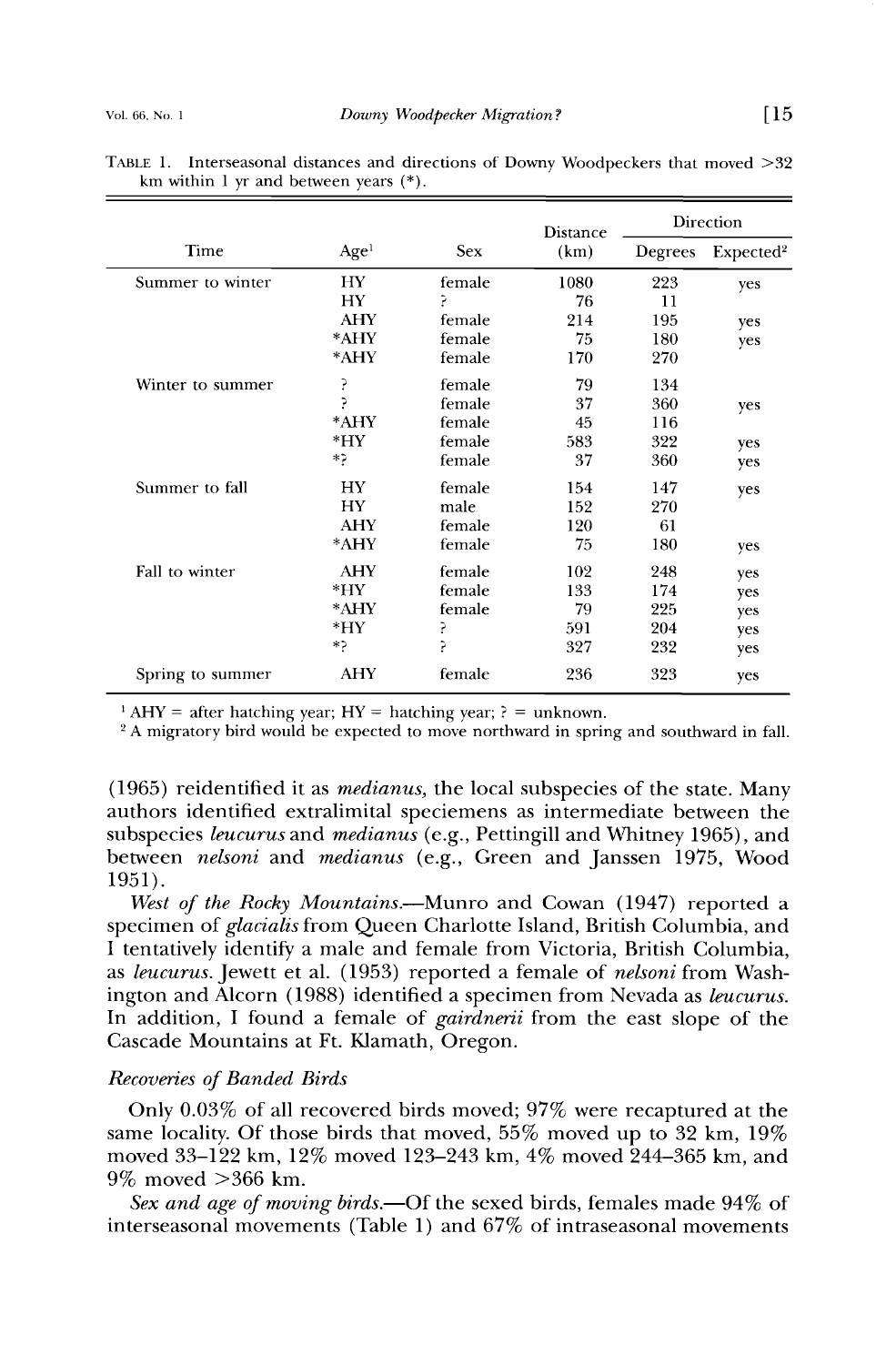| Time                     | Age <sup>1</sup> | <b>Sex</b> | Distance (km) | Direction |
|--------------------------|------------------|------------|---------------|-----------|
| Summer                   | <b>AHY</b>       | female     | 458           | 245       |
|                          | AHY              | female     | 97            | 344       |
|                          | *AHY             | male       | 96            | 101       |
|                          | *AHY             | ė.         | 390           | 43        |
| Winter                   | <b>AHY</b>       | female     | 45            | 294       |
|                          | *?               | male       | 322           | 331       |
|                          | *?               | female     | 719           | 309       |
|                          | *AHY             | Ρ          | 501           | 314       |
|                          | *?               | ς          | 156           | 126       |
|                          | HY               | female     | 57            | 229       |
| Aug.–Sept.<br>Sept.–Oct. | 5                | ⋗          | 41            | 90        |
| 22-29 Oct.               | HY               | female     | 42            | 90        |
| Oct.-Nov.                | $*$ HY           | male       | 34            | 305       |

**TABLE 2. Intraseasonal distances and directions of movements of Downy Woodpeckers that**  moved  $>32$  km within summer, winter, and fall seasons. Data include birds that moved **within one year of banding and those that moved between years (\*).** 

<sup>1</sup> AHY = after hatching year; HY = hatching year;  $? =$  unknown.

**(Table 2). Interseasonal AHY females moved an average of 124 km; HY females averaged 455.6 km and females of unknown age averaged 51 km. Intraseasonal movements by AHY females averaged 200 km and HY females averaged 49.5 km. Interseasonal movements by all males averaged 150.6 kin. The sex ratios of AHY birds that moved 32 km or less between seasons was about 1:1. Too few HY individuals moved for analysis.** 

**Interseasonal movements.--Birds that were banded and recovered at the same locality between the summer and winter within a 12-mo period included 313 AHY individuals and eight HY males. These birds are 8.3% of all recoveries and are 96.6% of all recoveries between summer and winter.** 

**There were 20 (0.5% of all recoveries) interseasonal recoveries of birds that moved >32 kin. Ten of the movements occurred within 12 mo (Table 1). Only 60% of the individuals moving to and from summer and winter that were banded and recovered within a 12-mo period moved in a direction expected of migratory birds (Table 1). Movements of six recovered within 12 mo averaged 297 km. One HYfemale banded in northern Ohio on 27 Jul. 1964 and recaptured at the same locality on 17 August (H. K. Meahl, in litt.), was shot in northern Mississippi on 26 Nov. 1964. Four birds banded in summer that were recovered during fall averaged 125 km and five banded in fall and recovered in winter averaged 246 km. Except for the summer HY female, all birds that moved more than 160 km were recovered more than 1 yr from the date banded.** 

*Intraseasonal movements.*—There were 13 (0.3% of all recoveries) intra**seasonal recoveries, six of which occurred within 12 mo (Table 2). Birds that were recovered during summer within a year moved an average distance of 260 km. A female that moved 458 km was banded 16 April and was recovered the same year on 28 May; another female was banded 4**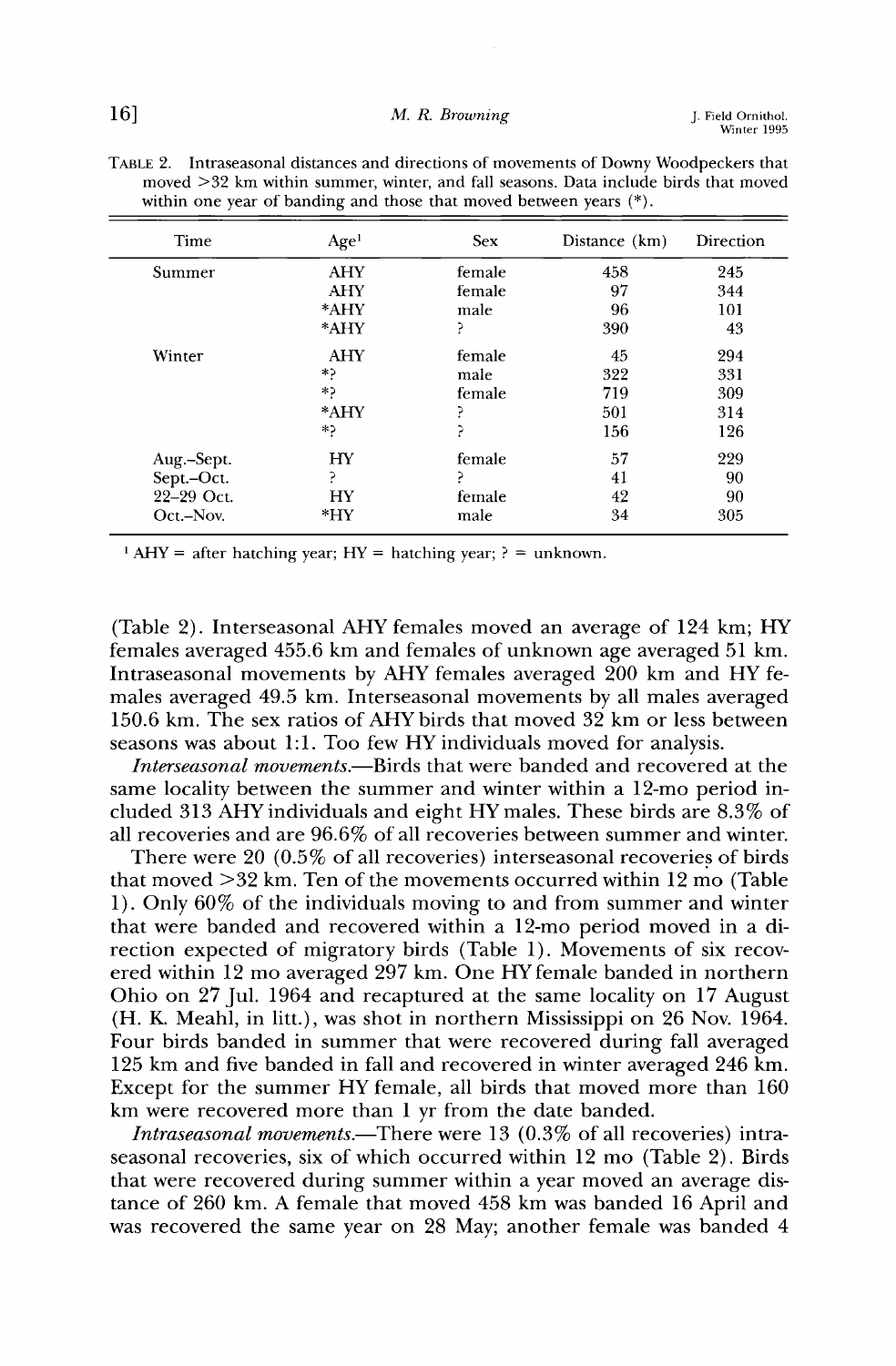**April and was recovered the same year on 1 May. Fourteen birds that moved >32 km could not be categorized as interseasonal or intraseasonal. The average distance between banding and recovery localities for these birds was 242 km. Three of the movements were reported by Lincoln (1939) and Bull (1974).** 

## **DISCUSSION**

**Reports of flights (e.g., Griscom and Snyder 1955, Norse and Fitchel 1985) and increases in winter populations (e.g., Trautman and Trautman 1968, Wood 1951, Yunick 1988) of Downy Woodpeckers rarely provided the number of individuals or direction of movements, and provided little or no comparison between summer and winter abundances. For example, Koening (1977) reported that according to Christmas Bird Counts of 1951-1975, north to south increases in densities of Downy Woodpeckers in Iowa may indicate some migration. Densities based on unpublished Breeding Bird Surveys in Iowa of 1966-1975, however, also increase from north to south.** 

**There are several explanations for reported differences between summer and winter densities of Downy Woodpeckers. Individuals are more conspicuous after breeding and molting (Peterjohn 1989), and are more visible in winter (Bohlen 1989, Wood 1951) because of loss of deciduous leaves. Kilham (1970) found that birds in New Hampshire occupied the same territories in summer and winter, but birds from other geographic regions may occupy wider niches during fall (Scherrer and Morneau 1987) and winter (Williams and Batzli 1979) than during summer. During winter birds sometimes move into open areas (Dinsmore et al. 1984, Hall 1983), select more tree species (Conner 1981), and prefer rough-barked trees (Travis 1977) and/or dead trees (Jackson 1970a,b) rather than smoother barked and live trees. The species is also more visible in winter because individuals commonly visit feeding stations (Lawrence 1967) and frequently travel in mixed flocks of other species (e.g., Parus) (Kilham 1983). These flocks occur from July to February in Georgia (Stoddard 1978), and, during fall, might be perceived as migratory birds.** 

**Identifications of extralimital subspecies contribute useful information on migration and winter ranges (Phillips 1986, Winker et al. 1991), but the value of identificatons is limited by the availability of specimens and the morphological differences between subspecies. Differences between many subspecies of Downy Woodpecker are not great (Godfrey 1986). Populations east of the Rocky Mountains are so similar (James 1970) that Bull (1974) did not identify birds from New York to subspecies, and Short (1982) synonymized nelsoni with medianus. Although there are greater morphological differences between many of the western populations (pers. obs.), few extralimital individuals have been identified.** 

**There is little information on marked birds in the literature. Movements of two birds banded in New York and recovered in Alabama (Bull 1974) were not acknowledged by Imhof (1976) and one of the movements reported by Lincoln (1939) were rejected by the Bird Banding**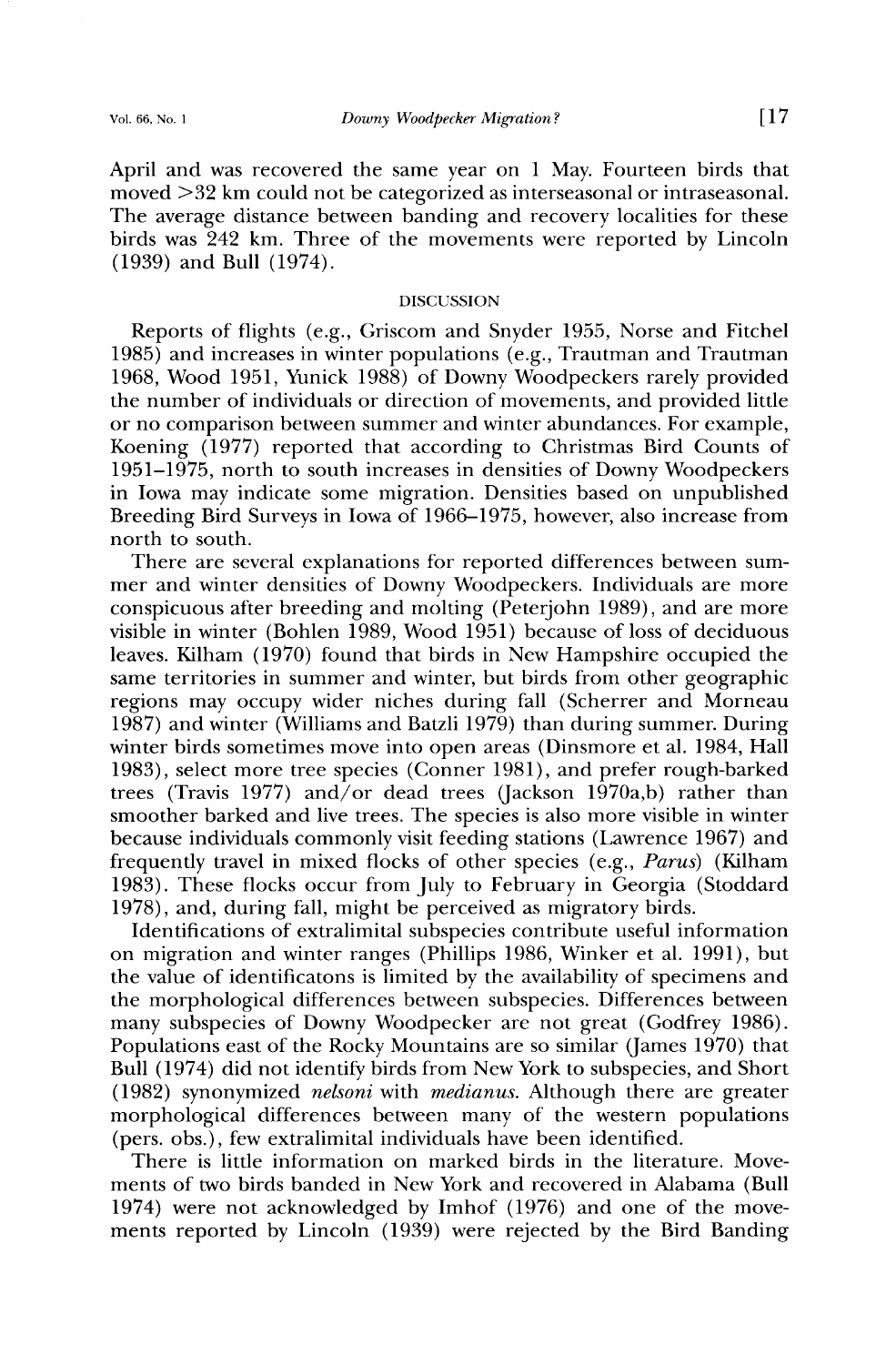**Office because of questionable data (D. Bystrak, pers. comm.). Smith's (1973) report that birds marked during winter in South Dakota were not found after March does not indicate migration. Although Lawrence (1967) stated that 81% of the birds she color-banded in southern Ontario migrated, she did not provide further details. The disappearance of marked individuals does not necessarily prove that birds migrated. The number of captured birds at a banding station on coastal Maryland led Van Velzen (1968:115) to conclude that Downy Woodpeckers undergo a "very discernable [sic] movement during the fall migration period, at least in some years." That one of the birds banded at the coastal station was recovered indicates only that a single bird moved.** 

**Terrill and Able (1988) applied the term annual migration to species in which all individuals migrate annually from their breeding grounds, and the term partial migration to those in which some individuals of a resident population migrate. There is no evidence in the literature, from specimens reported and examined in the this study, or from banding data**  to suggest that Downy Woodpeckers are migratory. Individuals that moved **in an unexpected direction may be dispersing, a behavior Gauthreaux (1982) defined generally as a movement of an individual from its point of origin to a locality where it might reproduce. Greenwood (1983) found that dispersal in birds was usually by females as is indicated in this study.** 

#### **ACKNOWLEDGMENTS**

**I thank Danny Bystrak of the Bird Banding Laboratory and Sam Droege of the Breeding Bird Survey, both U.S. Fish and Wildlife Serivce, for information on banding and breeding surveys. Ialso thank Dan G. Cole, Automatic Data Processing, Smithsonian Institution, for determining the distances and directions of recovered birds, and the American Museum of Natural History for access to their specimens. Ithank Richard C. Banks, Roger B. Clapp, Carla Dove, George A. Hall, Jerome Jackson and Robert P. Yunick for reading an earlier draft of the manuscript.** 

#### **LITERATURE CITED**

ALCORN, J. R. 1988. The birds of Nevada. Fairview West Publ., Fallon, Nevada. 418 pp.

- AMERICAN ORNITHOLOGISTS' UNION. 1957. Check-list of North American birds. 5th ed. Amer**ican Ornithol. Union, Baltimore, Maryland. 691 pp.**
- **1983. Check-list of North American birds. 6th ed. American Ornithol. Union, Lawrence, Kansas. 877 pp.**
- BAILEY, A. M., AND R. J. NEIDRACH. 1965. Birds of Colorado. Vol. 2. Denver Mus. Nat. Hist., **Colorado. 440 pp.**

**BENT, A. C. 1939. Life histories of North American woodpeckers. U.S. Natl. Mus. Bull. 174. 334 pp.** 

**BOHLEN, H. D. 1989. The birds of Illinois. Indiana Univ. Press, Bloomington, Indiana. 221 pp.** 

**BOCK, C. E., AND L. W. LEPTHIEN. 1975. A Christmas count analysis of woodpecker abundance in the United States. Wilson Bull. 87:355-366.** 

BULL, J. 1964. Birds of the New York area. Univ. State of New York, Albany. 540 pp.

- **ß 1974. Birds of New York state. 1985 reissue [rev.] Doubleday/Nat. Hist. Press, Garden City, New York. 703 pp.**
- CAMPBELL, R. W., N. K. DAWE, I. MCTAGGART-COWAN, J. M. COOPER, G. W. KAISER, AND M. **C. E. MCNALI.. 1990. The birds of British Columbia. Vol. 2. Royal British Columbia Mus., Victoria, British Columbia. 636 pp.**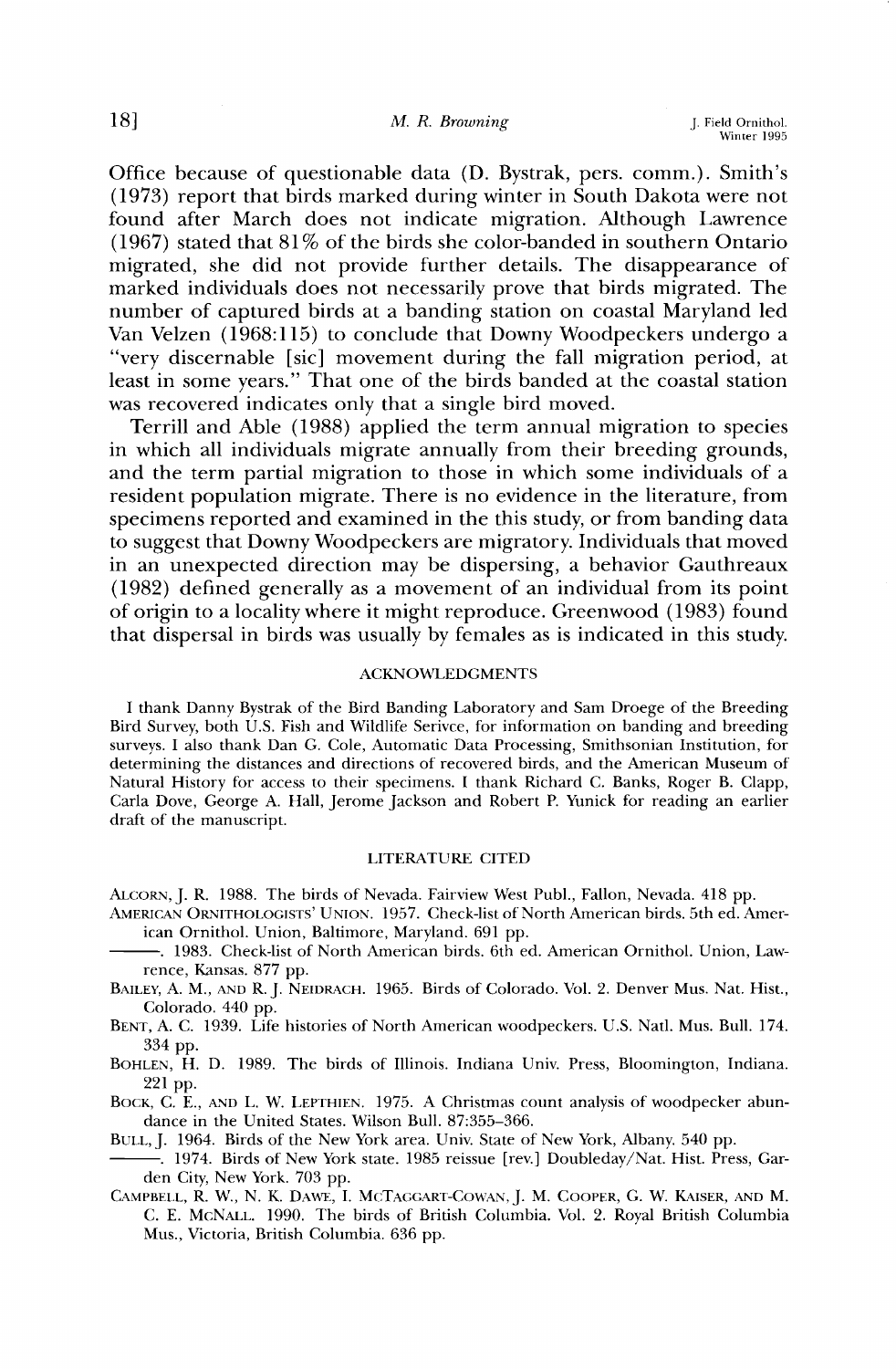- CLAPP, R. B., M. K. KLIMKIEWICZ, AND A. G. FUTCHER. 1983. Longevity records of North **American birds: Columbidae through Paridae. J. Field Ornithol. 54:123-137.**
- **CONNER, R. N. 1981. Seasonal changes in woodpecker foraging patterns. Auk 98:562-570.**
- **DAVIS, W. A., AND S. M. RUSSELL. 1990. Birds in southeastern Arizona. Tucson Audubon Soc., Tucson, Arizona. 154 pp.**
- DINSMORE, J. J., T. H. KENT, D. KOENIG, P. C. PETERSEN, AND D. M. ROOSA. 1984. Iowa birds. **Iowa State Univ. Press, Ames, Iowa. 356 pp.**
- **GABRIELSON, I. N., AND S. G. JEWETT. 1940. Birds of Oregon. Oregon State Monogr. Stud. Zool. No. 2, Oregon State Coil., Corvallis, Oregon. 650 pp.**
- **GAUTHREAUX, JR., S. A. 1982. The ecology and evolution of avian migration systems. Avian Biol. 6:93-168.**
- GODFREY, W. E. 1986. The birds of Canada. Rev. ed. Natl. Mus. Canada, Ottawa, Ontario. **595 pp.**
- GREEN, J. C., AND R. B. JANSSEN. 1975. Minnesota birds. Univ. Minnesota Press, Minneapolis, **Minnesota. 217 pp.**
- **GREENWOOD, P.J. 1983. Mating systems and the evolutionary consequences of dispersal. Pp. 116-131, in I. R. Swingland and P.J. Greedwood, eds. The ecology of animal movement. Clarendon, Oxford, United Kingdom.**
- GRISCOM, L., AND D. E. SNYDER. 1955. The birds of Massachusetts. Peabody Mus., Salem, **Massachusetts. 295 pp.**
- **HALL, G. A. 1983. West Virgina birds. Spec. Publ. Carnegie Mus. Nat. Hist. No. 7. 180 pp.**
- **HAYWARD, C. L., C. COTTAM, A.M. WOODBURY, AND H. H. FROST. 1976. Birds of Utah. Great Basin Nat. Mem. No. 1. 229 pp.**
- HILL, N. P. 1965. The birds of Cape Cod, Massachusetts. William Morrow and Co., New **York, New York. 364 pp.**
- **HUBBARI), J.P. 1978. Revised check-list of the birds of New Mexico. New Mexico Ornithol. Soc. Publ. No. 6. 110 pp.**

**IMHOF, T. A. 1976. Alabama birds. 2nd ed. Univ. Alabama Press, University, Alabama. 445 pp.** 

- **JACKSON, J. A. 1970a. Some aspects of the population ecology of Downy Woodpeckers in relation to a feeding station. Iowa Bird Life 40:27-34.**
- **1970b. A qualitative study of the foraging ecology of Downy Woodpeckers. Ecology 51:318-323.**
- **JAMES, EC. 1970. Geographic size variation in birds and its relationship to climate. Ecology 51:318-323.**
- **JAMES, R. D. 1991. Annotated checklist of the birds of Ontario. 2nd ed. Royal Ontario Mus., Life Sci. Misc. Publ. 128 pp.**
- **JEWETT, S. G., W. P. TAYLOR, W. T. SHAW, AND J. W. ALDRICH. 1953. Birds of Washington state. Univ. Washington Press, Seattle, Washington. 767 pp.**
- JOHNSGARD, P. A. 1979. Birds of the Great Plains. Univ. Nebraska Press, Lincoln, Nebraska. **539 pp.**
- -. 1986. Birds of the Rocky Mountains. Colorado Assoc. Univ. Press, Boulder, Colorado. **504 pp.**
- **JOHNSON, M. L., AND M. S. GAINES. 1990. Evolution of dispersal: theoretical models and empirical tests using birds and mammals. Annu. Rev. Ecol. Syst. 21:449-480.**
- KILHAM, L. 1970. Feeding behavior of Downy Woodpeckers I. Preference for paper birches **and sexual differences. Auk 87:544-556.** 
	- **ß 1983. Life history studies of woodpeckers of eastern North America. Publ. Nuttall Ornithol. Club No. 20. 240 pp.**
- **KOEN•G, D. 1977. Winter population trends of woodpeckers in Iowa. Iowa Bird Life 47:75-92.**
- LAWRENCE, L. DE K. 1967. A comparative life-history study of four species of woodpeckers. **Ornithol. Monogr. No. 5. 156 pp.**
- LIGON, J. S. 1961. New Mexico birds and where to find them. Univ. New Mexico Press, **Albuquerque, New Mexico. 360 pp.**
- LINCOLN, F. C. 1939 The migration of American birds. Doubleday, Doran and Co., Inc., New **York, New York. 189 pp.**
- **LITTLEFmLD, C. D. 1990. Birds of Malheur National Wildlife Refuge, Oregon. Oregon State Univ. Press, Corvallis, Oregon. 294 pp.**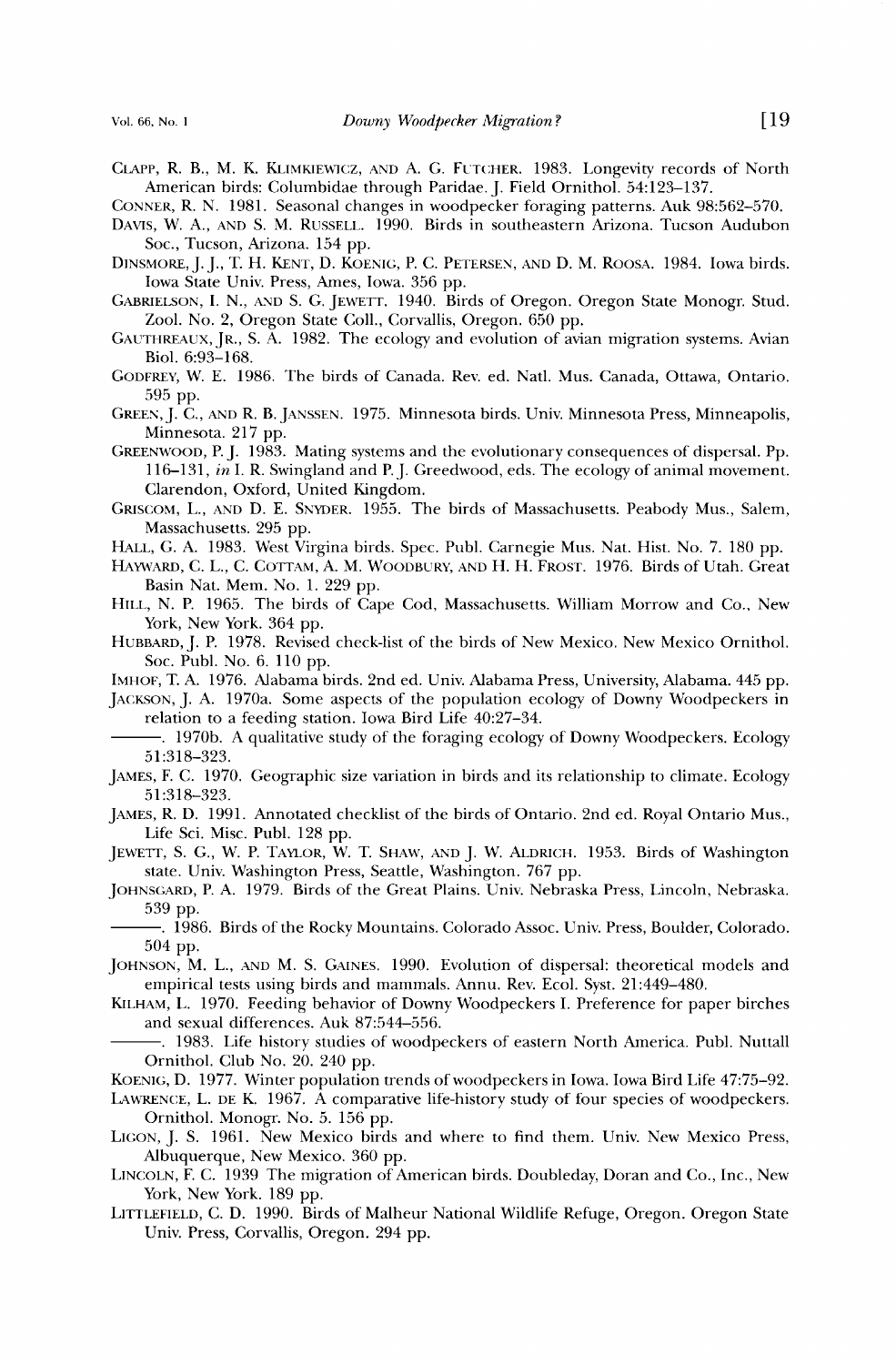- **MENGEL, R. M. 1965. The birds of Kentucky. American Ornithol. Union, Ornithol. Monogr. No. 3. 581 pp.**
- **MUNRO, J. A., AND I. M. COWAN. 1947. A review of the bird fauna of British Columbia. British Columbia Prov. Mus. Spec. Publ. No. 2. 285 pp.**
- **NORSE, W. J., AND C. FICHTEL. 1985. Downy Woodpecker Picoides pubescens. Pp. 158-159, in S. B. Laughlin and D. P. Kibbe, eds. The atlas of breeding birds of Vermont. Univ. Press New England, Hanover, New Hampshire.**
- OBERHOLSER, H. C. 1974. The bird life of Texas. Vol. 1. Univ. Texas Press, Austin, Texas. **530 pp.**
- **PETERJOHN, B. G. 1989. The birds of Ohio. Indiana Univ. Press, Bloomington, Indiana. 237 pp.**
- PETERS,  $\hat{I}$ . L. 1948. Check-list of birds of the world. Vol. 6. Harvard Univ. Press, Cambridge, **Massachusetts. 259 pp.**
- PETTINGILL, O. S., JR., AND N. R. WHITNEY, JR. 1965. Birds of the Black Hills. Cornell Lab. **Ornithol., Spec. Pub. No. 1. 139 pp.**
- **PHILLIPS, A. R. 1986. The known birds of North and Middle America. Part 1. Privately publ., Denver, Colorado. 259 pp.**

-, J. MARSHALL, AND G. MONSON. 1964. The birds of Arizona. Univ. Arizona Press, **Tucson, Arizona. 220 pp.** 

- PLAZA, P. D. 1978. Distribution of selected North American picids determined by computer **mapping. Am. Birds 32:912-922.**
- RAPPOLE, J. H., AND G. W. BLACKLOCK. 1985. Birds of the Texas Coastal Bend: abundance **and distribution. Texas A & M Univ. Press, College Station, Texas. 126 pp.**
- **ROOT, T. 1988. Atlas of wintering North American birds. Univ. Chicago Press, Chicago, Illinois. 312 pp.**
- SALT, W. R., AND J. R. SALT. 1976. The birds of Alberta. Hurtig Publs., Edmonton, Alberta. **498 pp.**
- **SCHERRER, B., AND F. MORNEAU. 1987. Seasonal variation of the niche habitat breadth of resident birds in Gatineau Park, Quebec. Acta Oecologica/Acta Gen. 8:201-208.**
- **SHORT, C. C. 1982. Woodpeckers of the world. Delaware Mus. Nat. Hist. Monogr. Ser. No. 4. 676 pp.**
- SMALL, A. 1974. The birds of California. Winchester Press, New York, New York. 310 pp.
- **SMITH, L. M. 1973. Variation in the horizontal distribution of Downy Woodpeckers. Iowa Bird Life 43:23-24.**
- **SPEIRS, J. M. 1985. Birds of Ontario. Nat. Heritage/Nat. Hist. Inc., Toronto, Ontario. 986 pp.**

SPRUNT, A., [R., AND E. B. CHAMBERLAIN. 1970. South Carolina bird life. Rev. ed. Univ. South **Carolina, Columbia, South Carolina. 658 pp.** 

**STODDARD, H. L., SR. 1978. Birds of Grady County, Georgia. Bull. Tall Timbers Res. Star. No. 21. 175 pp.** 

- **SUTTON, G. M. 1967. Oklahoma birds. Univ. Oklahoma Press, Norman, Oklahoma. 674 pp.**
- **TERRILL, S. B., AND K. P. ABLE. 1988. Bird migration terminology. Auk 105:205-206.**
- TRAUTMAN, M. B., AND M. A. TRAUTMAN. 1968. Annotated list of the birds of Ohio. [reprint**ed by] Ohio J. Sci. 68:257-332.**
- **TRAVIS, J. 1977. Seasonal foraging in a Downy Woodpecker population. Condor 79:371-375.**

**UNITT, P. 1984. The birds of San Diego County. San Diego Soc. Nat. Hist. Mem. 13. 276 pp. VAN VELZEN, W. T. 1968. Migration of a Downy Woodpecker. Maryland Birdl. 24:115.** 

- VERNER, J., E. C. BEEDY, S. L. GRANHOLM, L. V. RITTER, AND E. F. TOTH. 1980. Birds Pp. 75-**319, inJ. Verner and A. Boss, eds. California wildlife and their habitats: western Sierra Nevada. Pacific Southwest Forest and Range Experim. Stat., Forest Serv., U.S. Dept. Agri., Gen. Tech. Rep. PSW-37, Berkeley, California.**
- WETMORE, A. 1940. Notes on the birds of Kentucky. Proc. U.S. Natl. Mus. 88:529-574.
- **WILLIAMS, J. B., AND G. O. BATZLI. 1979. Interference competition and niche shifts in the bark-foraging guild in central Illinois. Wilson Bull. 91:400-411.**
- **WING, L. W. 1940. Birds of the Upper Peninsula of Michigan. Res. Stud. State Coil. Washington 7:163-198.**
- WINKER, K., B. A. FALL, J. T. KLICKA, D. F. PARMALEE, AND H. B. TORDOFF. 1991. The im**portance of avian collections and the need for continued collecting. Loon 63:238-246.**